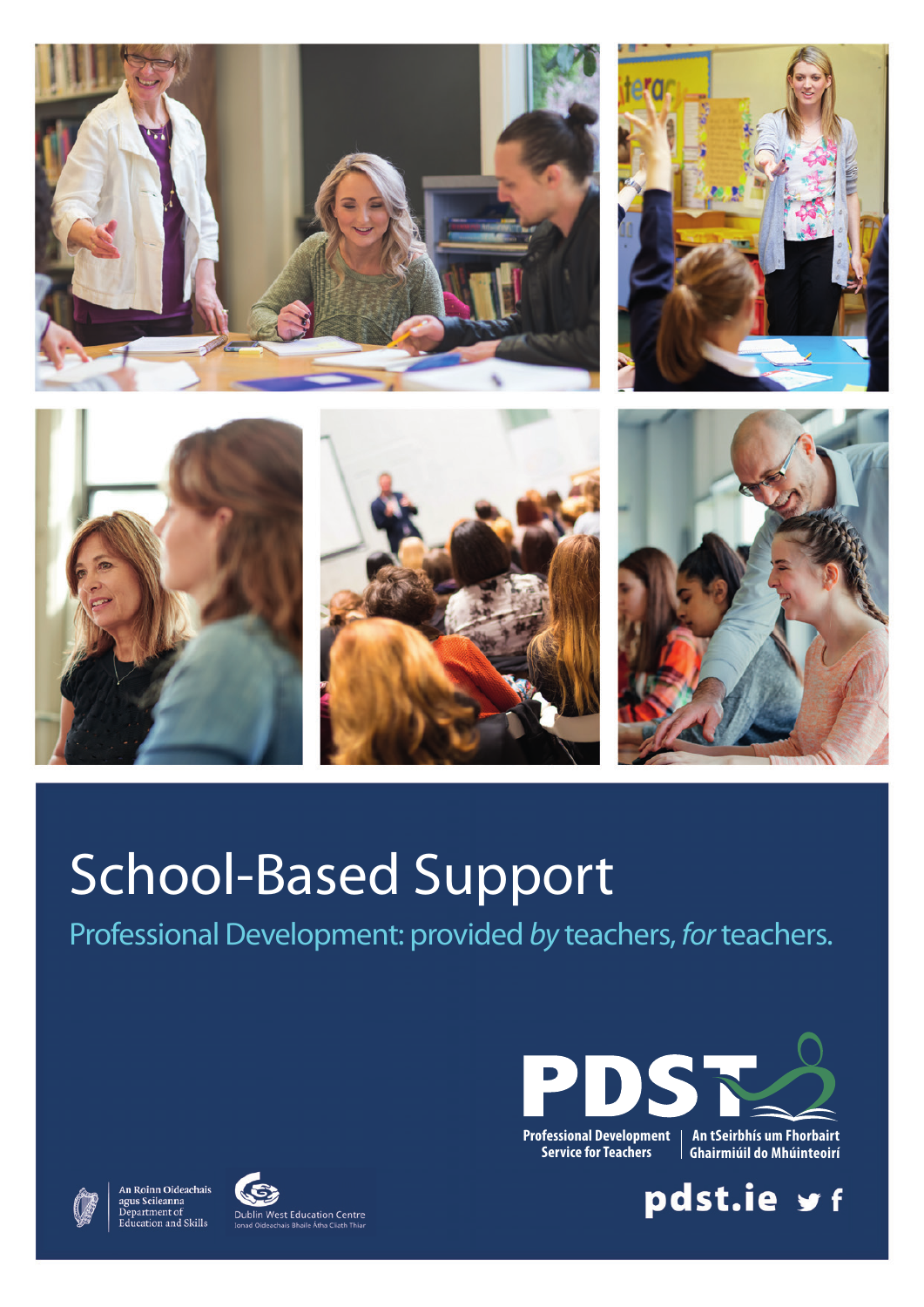**School-Based Support >>** 

*For your school, In your school!*

*International evidence on the most effective forms of professional development for teachers continually favours the power of school-based support, where staff are facilitated within their daily work environment to identify, discuss and address real issues of priority to their school context and the needs of their pupils/students.* 

DID YOu kNOW THAT FOR SEVERAL YEARS NOW, THE **PDST** HAS BEEN PROVIDING CONTExTuALISED **SCHOOL-BASED SUPPORT** DuRING/AFTER SCHOOL HOuRS IN A RANGE OF PRIORITY AREAS?

We can provide this through:

- ✓ Working with whole staffs (2 hours minimum)
- ✓ Working with groups of teachers / subject departments
- ✓ Working with school leaders (Principals, Deputy Principals, Post Holders)
- ✓ In-class modelling of pedagogical approaches
- ✓ **sustained school support (more information on this leaflet)**

By applying for school-based support, a PDST advisor can visit your school during the school day or after school hours to provide customised, professional development support tailored to the specific needs of your school. On application, you will see the options listed below.

### **support options 2019/2020**

#### **Note: Regarding support for the Primary Language Curriculum, school-based supports will be available from January 2020 and schools will be issued details of how to apply at that time. topics of primary support** (Maximum of three) **topics of post-primary support** (Maximum of three) ✓ Leading the SSE process (non-subject specific) ✓ Mathematics ✓ Science ✓ Inclusion through team teaching ✓ PE ✓ Health and Wellbeing (Please choose 2 from 5 sub-options below) - Teaching and Learning in SPHE (including Visual Arts) - Stay Safe Programme - RSE - Anti-bullying (including Internet Safety and Cyber-bullying) - Teacher Wellbeing ✓ Digital Technologies for Teaching, Learning and Assessment ✓ Other ✓ Leading the SSE process (non-subject specific) ✓ DEIS Support **Gaeilge** ✓ Literacy across the curriculum **Mathematics** ✓ Numeracy across the curriculum ✓ Health and Wellbeing (Please choose 2 from 3 sub-options below) - Teaching & Learning in SPHE - RSE - Teacher Wellbeing ✓ PE (Teaching and Learning at Senior Cycle) ✓ Developing Learning and Teaching at Senior **Cycle**  - Differentiation - Team Teaching for Inclusion - Formative Assessment ✓ Digital Technologies for Teaching, Learning and Assessment ✓ Senior Cycle Subject Support (please specify up to three options) ✓ Programme Support - JCSP - LCA - TY - LCVP **Other**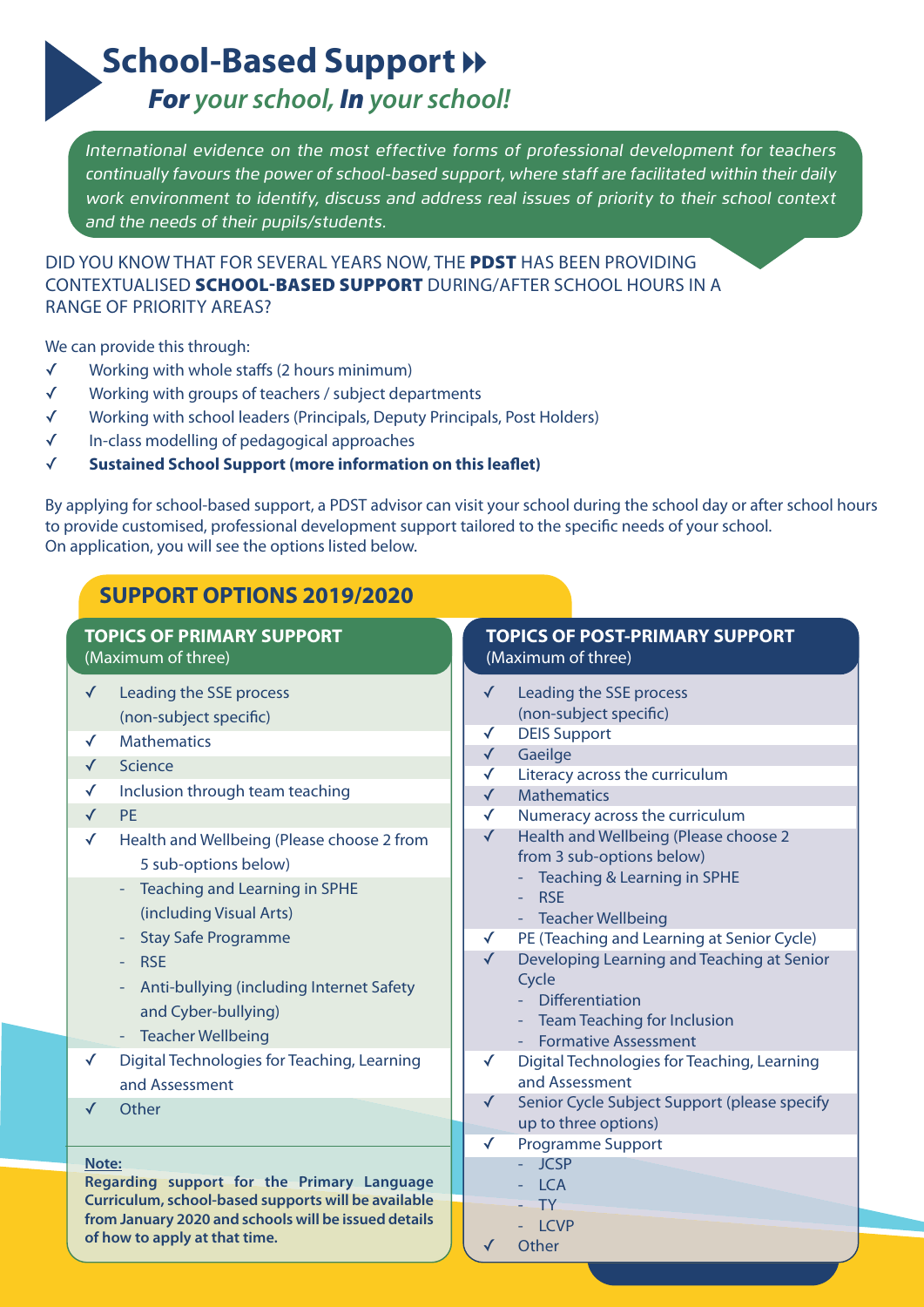## **Sustained School Support »**

*Empowering schools to achieve long-term change and improvement!*

*"An empowered staff comes to believe that it has within its ranks enough talent and insight to respond to school and staff development needs and create an outstanding school."* Robert Starratt (1995: 44)

#### **sustained school support at a glance...**

#### **What is sustained support?**

PDST school-based support is also available on a sustained basis. Sustained School Support is a deeper form of teacher professional learning aimed at building internal school capacity, enabling schools to drive and embed change as independent communities of learners. The support is provided over a period of time, as part of a deliberately planned process, involving the school and teachers working towards clear and agreed-upon goals. In this context, our advisors support teachers to collaboratively reflect, identify strengths and needs before deciding on the best way forward for their school.

### **Why sustained support?**

Our experience of working with schools and research on teacher learning, clearly indicates that the most effective forms of professional learning for implementing and embedding change are those that are provided over time and which are tailored to the school's selfidentified needs and unique contexts. It also recognises that schools, in knowing their context and their students, are in the best position to decide what needs to happen next, while harnessing the internal expertise of their staff to make that a reality!

#### **What does sustained support look like?**

PDST Sustained School Support can take many forms and is ultimately guided by what you and your school want to achieve.

#### **a feW options**

#### **coaching**

PDST advisors work with teachers using Coaching approaches, which provide time, space and encouragement to engage in dialogue around teacher practices. Using recognised frameworks for questioning, such as Sir John Whitmore's well established GROW model developed in the 1980's, the process is teacher-led, empowering

them to take control of their own growth and professionalism. Coaching works well in the context of in-class modelling, which combines demonstration of classroom pedagogies and reflective discussion. The GROW framework is very compatible with discussions associated with the School Self- Evaluation (SSE) process and we often use this with teachers when supporting schools with SSE.